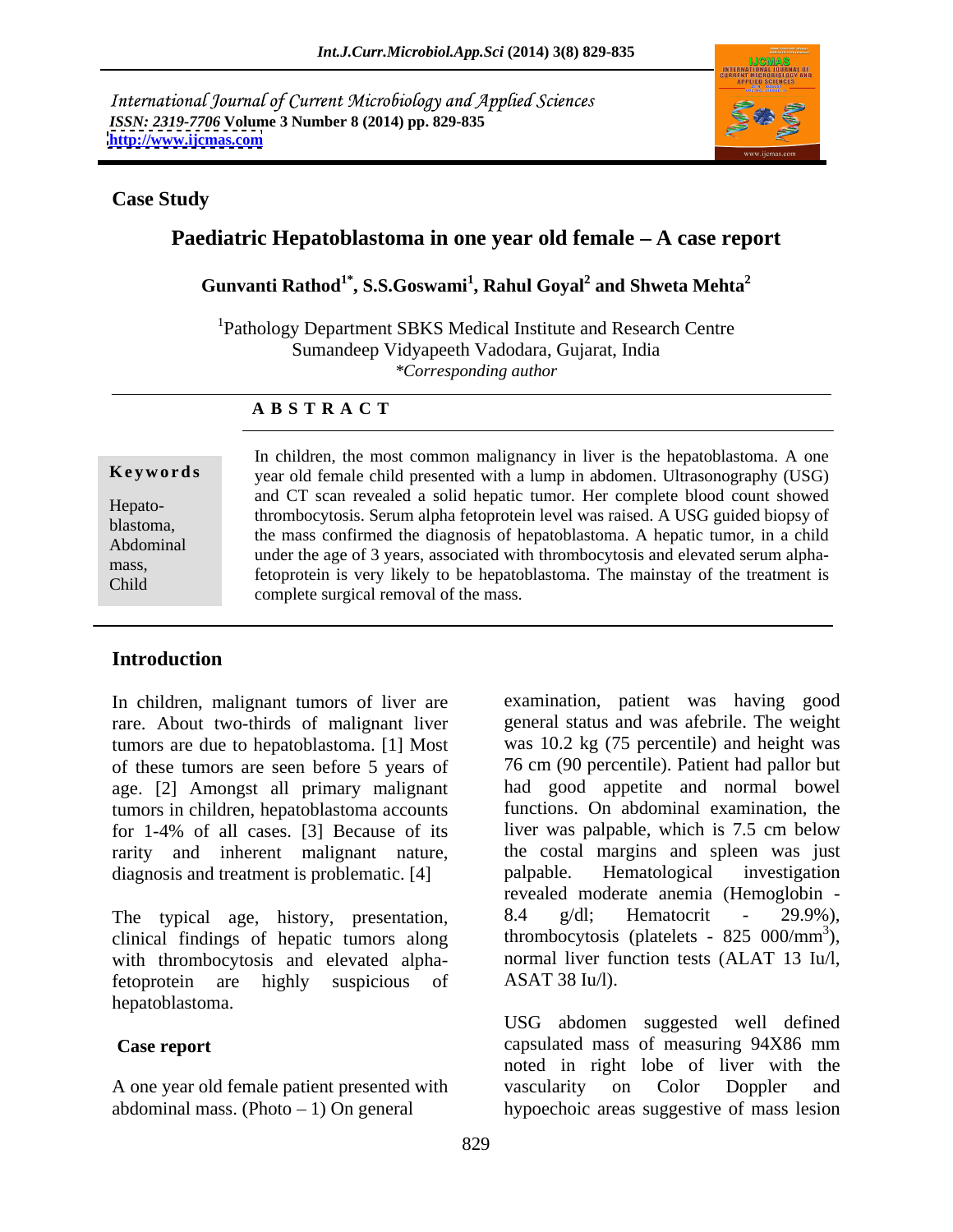with possibility of hepatoblastoma. Further

Serum alpha-fetoprotein (AFP) was high: patient presented all these pathognomic >1000 ng/ml (normal values <20 ng/ml). Hepatitis B and C and HIV tests were bepatoblastoma is seen as a hyperechoic, negative. The patient's age, clinical-<br>solid, intra hepatic mass. [11] Other negative. The patient's age, clinical-<br>solid, intra hepatic mass. [11] Other imagistic data, high value of alpha-investigations include CT, MRI, serum AFP fetoprotein and thrombocytosis raised the  $\qquad$  and  $\beta$  Hcg levels. suspicion of a hepatoblastoma. However, the

The microscopic examination of the liver by experimental and infantile hemangiobiopsy showed cells arranged in solid sheets showing rosset formation and tabeculae, bepatoblastoma may suggest massive embryonal pattern. (Photo  $-5$ ) Overall prognosis. features were consistent with clinical diagnosis of hepatoblastoma. Hepatoblastoma develops more frequently in

Out of all childhood tumors, excluding leukemia and lymphoma, hepatic tumors form about 0.5-2% in frequency. [5] The most common primary malignant liver neoplasm in children is hepatoblastoma. [1, 6] Two thirds of cases occur before 2 years of age and 90% of the cases are found below 5 years. Males are affected two times more compared to females. [7] Hepatoblastoma in childhood because they are diagnosed late.  $[8, 9]$   $[15]$ 

investigation in the form of CT scan The triad of a hepatic tumor, thrombocytosis confirmed the diagnosis of hepatoblastoma and high level of serum AFP in a child affecting right lobe of liver(Photo - 2). between 6 months and 3 years age is diagnostic of hepatoblastoma. [10] Our associations. By Ultrasonography hepatoblastoma is seen as a hyperechoic,<br>solid, intra hepatic mass. [11] Other and  $\beta$  Hcg levels.

final diagnosis relied on the microscopic High values of serum AFP can be detected examination of the tumor biopsy therefore in hepatoblastoma, [12] yolk sac tumor, USG guided liver biopsy was taken. hepatocarcinoma. Certain benign tumors and trabecular pattern. (Photo – 3) The cells levels. Certain histological variants of had distinct cell membrane, uniform nuclei hepatoblastoma like small cell type do not with minimal pleomorphism. There was produce AFP, grow rapidly and are resistant presence of fetal pattern (Photo  $-4$ ) and foci to chemotherapy. High values of AFP in having poorly defined cell borders and tumoral extension, and /or presence of basophilic cytoplasm suggestive of like mesenchymal hamartoma, focal nodular hyperplasia and infantile hemangio endothelioma may also elevate serum AFP hepatoblastoma may suggest massive metastasis signifying an unfavourable prognosis.

**Discussion** also had involvement of right hepatic lobe. the right hepatic lobe [13] and our patient The left hepatic lobe derives oxygenated blood totally from the umbilical vein. The right lobe derives blood from portal vein with lower oxygen concentration.

adolescent and adults are worse off than in nodular, with well defined margins, with The low oxygen favors the embryonic differentiation of the hepatoblastoma and its frequent localization in the right hepatic lobe. [14] Grossly, the hepatobalstoma is a yellowish white, large, solitary tumor, multi areas of fibrosis, cystic change and necrosis. [15]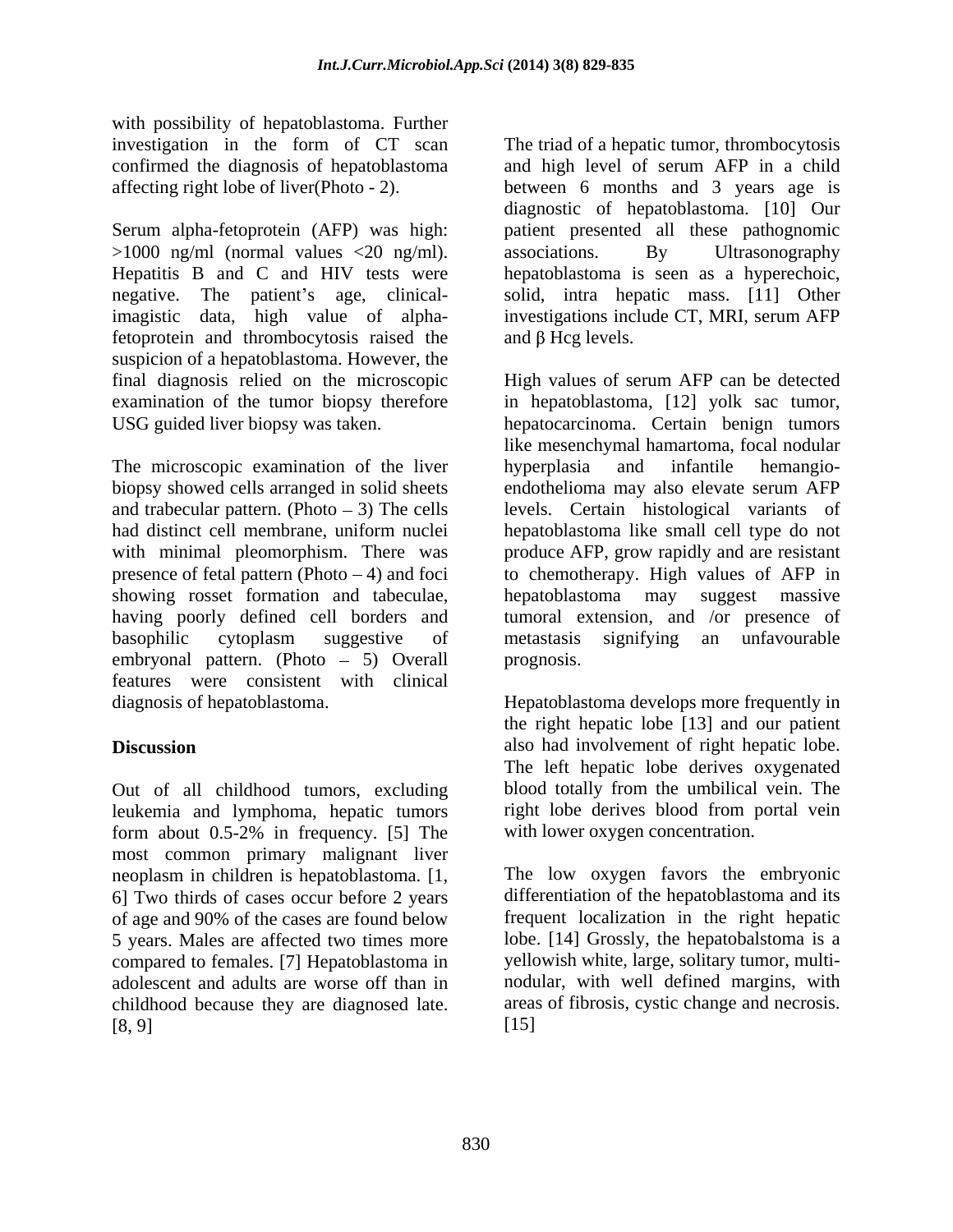**Photo.1** Large abdominal mass



**Photo.2** Abdominal computed tomography revealed a heterogeneous enhancing mass in right lobe of liver

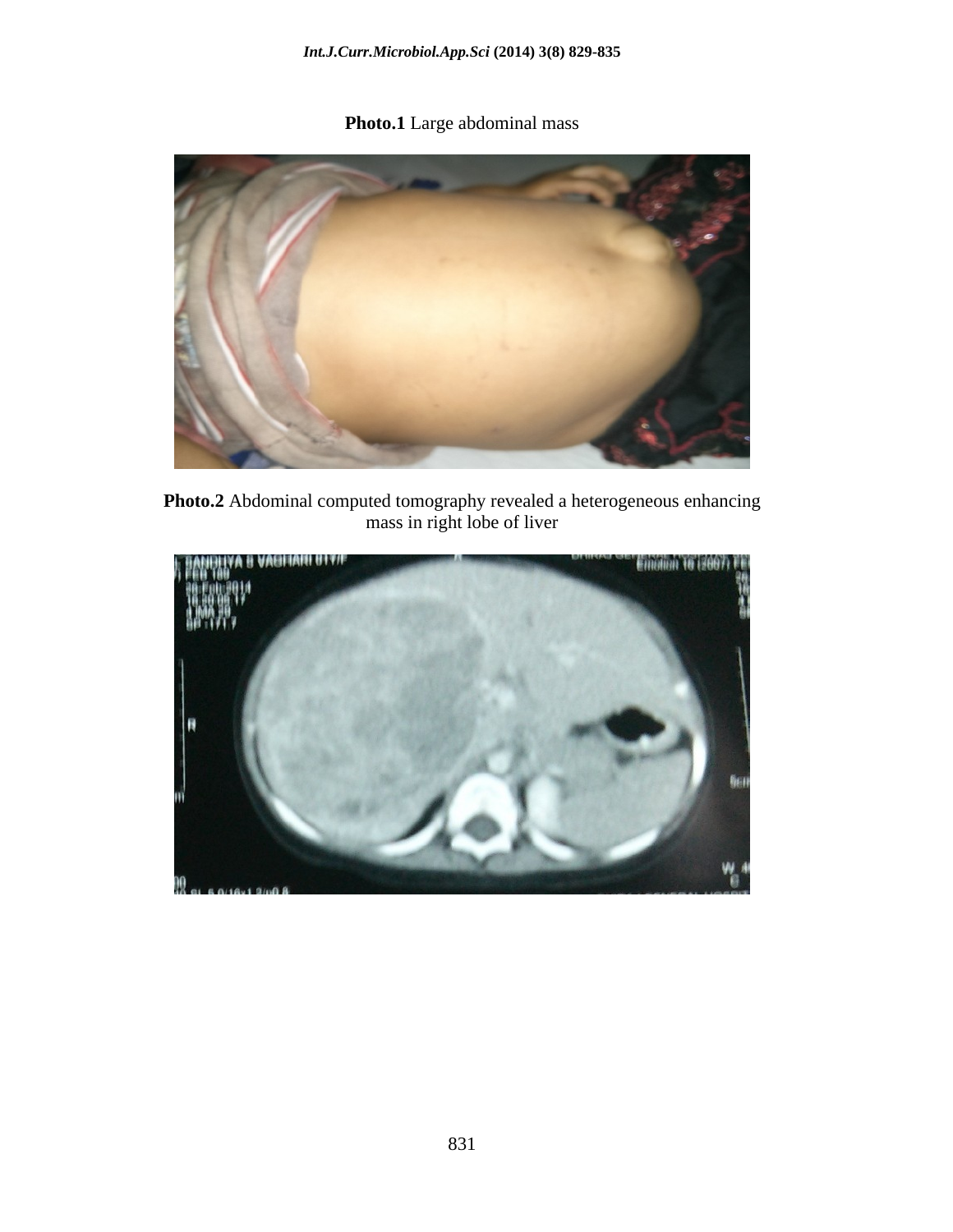**Photo.3** Scanner view of liver biopsy having light and dark areas with tumor cells arranged in solid sheets and trabecular pattern. [H & E, 10X]



**Photo.4** The tumor cells have distinct cell membrane, abundant clear vacuolated cytoplasm, uniform nuclei with minimal pleomorphism suggestive of fetal pattern. [H & E,  $20X$ ]



**Photo.5** The foci of tumor cells shows rosset formation and tabeculae, having poorly defined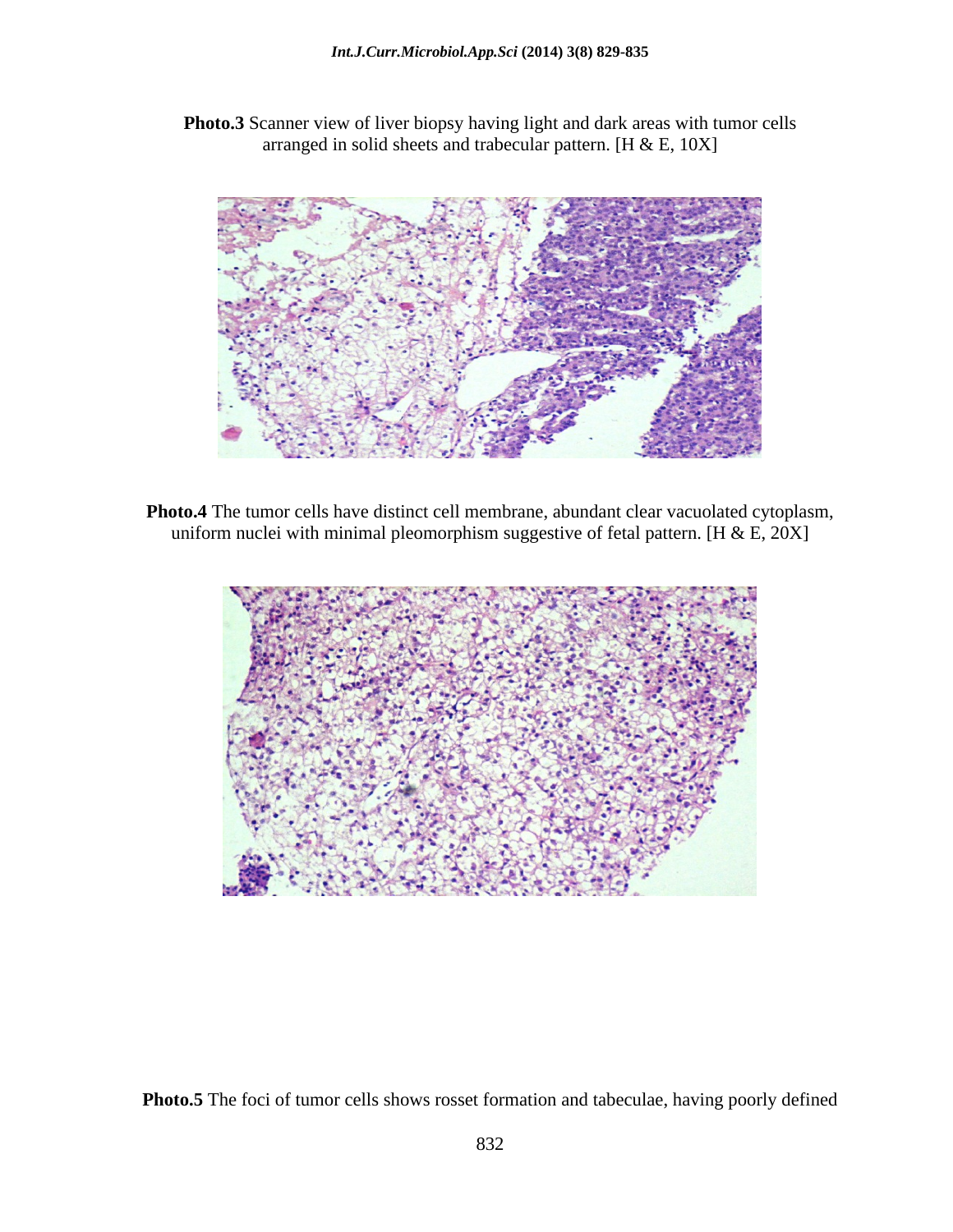

cell borders and basophilic cytoplasm suggestive of embryonal pattern. [H  $\&$  E, 20X]

Microscopically, it presents with varying frequency and histology as under: [16]

Epithelial, Fetal, well differentiated (with minimal mitotic rate of  $\leq$ 2 mitosis per 10 and Cyclophosphamide. [18] 10 HPF, 40X) (11%) Epithelial type, Fetal and Embryonal pattern only (39%) surrounding host parenchyma with

Epithelial type, Macrotrabecular pattern

Small cell Undifferentiated pattern (5.6%) Mixed Epithelial and Mesenchymal type

Mixed Epithelial and Mesenchymal type

Tumors which are purely Fetal, well differentiated lesions, mitotically inactive (of  $\leq$ 2 mitosis per 10 HPF, 40X objective fields) are considered as favorable the evaluation of post surgical excision histopathologic feature, and when are in stage I, can be treated with surgery alone. Tumors with unfavourable histopathologic features belong to either small cell undifferentiated subtype or rhabdoid subtype or both. Thrombocytosis seen in Immunohistochemistry for hepatocyte hepatoblastoma is considered a antigen,  $\alpha$ -fetoprotein, and, in some

excessive production of thrombopoietin by the neoplastic tissue.

HPF, 40X) (7%) Epithelial, Fetal, Chemotherapy helps in reducing the tumor mitotically active pattern (>2 mitoses per size, makes them less prone to bleeding (12%) resection is facilitated. Children with without teratoid features (20%) success, with post transplant survival of with teratoid features (4%)  $\qquad \qquad$  rate in children is 75%, which was 30% Hepatoblastoma is sensitive to drugs like Doxorubicin, Cisplatin, Vincristine, 5-FU and Cyclophosphamide. [18] and delineates the tumor tissue and surrounding host parenchyma with vascular structures, so that surgical tumor unresectable hepatoblastoma may undergo liver transplantation with significant 80%. [19] The present 5 years survival about 30 years ago. [6, 20] Monitoring AFP levels are a valuable means to determine pre-surgical chemotherapy, in results and for diagnosis of relapse or recurrence. Complete excision of the hepatoblastoma causes the serum AFP levels to become normal by 4-6 weeks.

paraneoplastic outcome [9, 17] due to instances, ß-catenin may be useful in theImmunohistochemistry for hepatocyte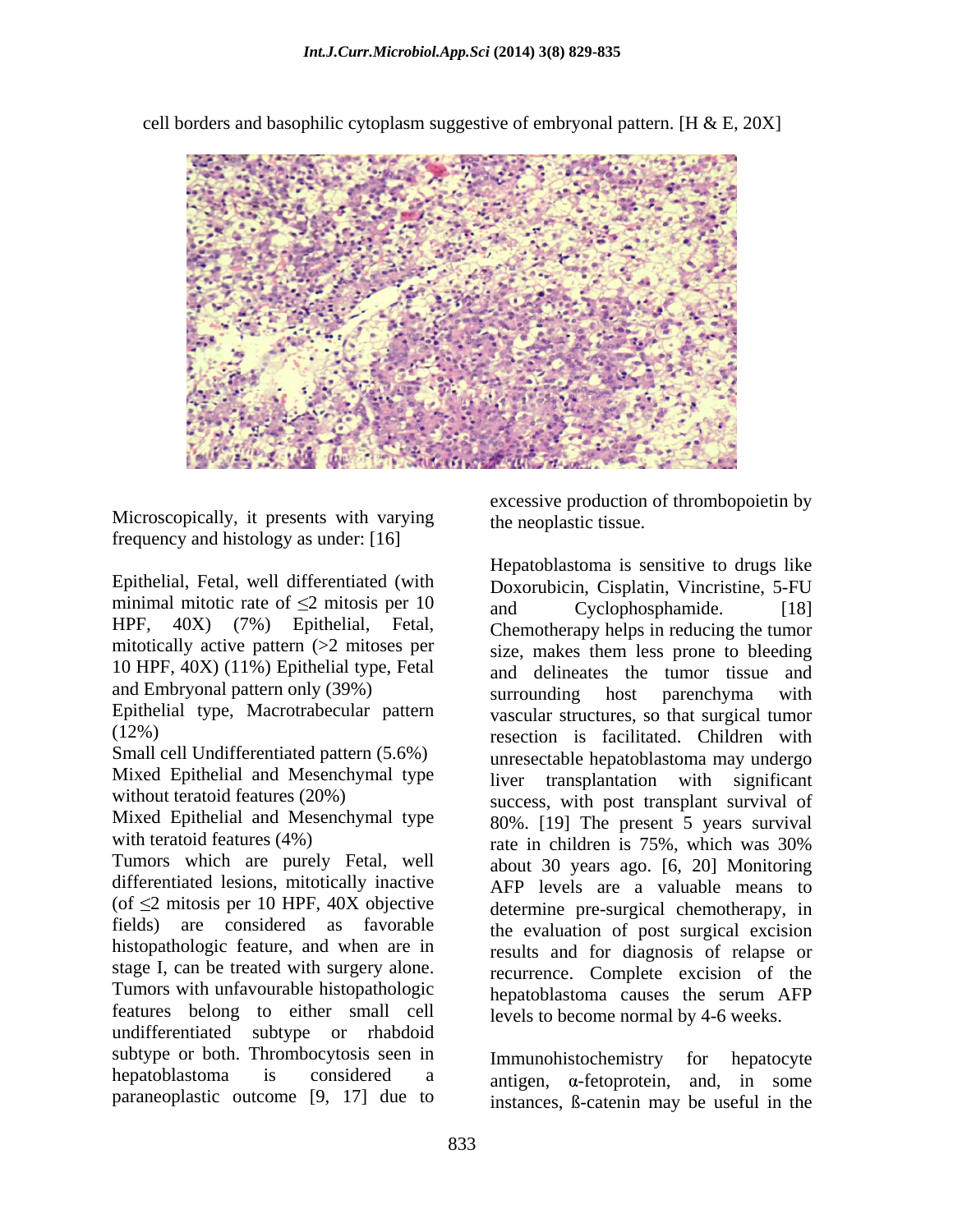diagnosis of hepatoblastoma, mostly for tumors with favorable and unfavorable histologies. There is no immunostain to differentiate hepatocellular carcinoma Surgical Section Survey, 1974. J from hepatoblastoma. Possible genetic markers (trisomies for chromosomes 2, 20 7. Anthony PP. Tumor and Tumor like and 8, abnormalities of chromosome 1p) lesion of the liver and biliary tract. In:<br>are being investigated and may help Mac sween RNM AP, Scheuer PJ, et are being investigated and may help differentiate these two entities, but only in al., editors. Pathology of the approximately 35% to 40% of hepatoblastomas that carry the Living stone; 1994. abnormalities. [21] 8. Ahn HJ, Kwon KW, Choi YJ, Kim

The diagnosis of hepatoblastoma requires behaviolastoma in an adult - A case imaging studies in the form of Ultrasound (US), computed tomography (CT), serum  $AFP$  and  $\beta$ -HCG level, and the most useful 9. Remes-Troche JM, Montano-Loza A, diagnostic test microscopic examination of the tumor biopsy because histopathology is the gold standard for the final diagnosis.

- 1. Raney B. Hepatoblastoma in children:
- 2. Lack EE, Neave C, Vawter GF. Hepatoblastoma - A clinical and
- Assoc Physicians India. 2007; 55:
- 4. Fabre M, Bouvier R. Tumeurs du foie de l'enfant. In: Groupe Metavir. Patologie tumorale du foie. Elsevier,
- eds. Liver disease in children. 2<sup>nd</sup> Wilkins, 2001; 91: 5-49. 890.
- 6. Exelby PR, Filler RM, Grosfeld JL. 15. Fabre M, Yilmaz F, Buendia MA. Les<br>Liver tumors in children in the tumeurs hepatiques de l'enfant: Liver tumors in children in the tumeurs

particular reference to hepatoblastoma and hepatocellular carcinoma: American Academy of Pediatrics Pediatr Surg. 1975; 10(3): 329–337.

- lesion of the liver and biliary tract. In: Mac sween RNM AP, Scheuer PJ, et al., editors. Pathology of the liver. Vol. 635 Edinburg: Churchill Living stone; 1994.
- HJ, Hong SP, Oh D, Chung JS. Mixed hepatoblastoma in an adult - A case report and literature review. J Korean Med Sci. 1997; 12(4): 369–373.
- **References** 179–181. Meza-Junco J, Garcia-Leiva J, Torre- Delgadillo A. Hepatoblastoma in adult age. A case report and literature review. Ann Hepatol. 2006; 5(3): 179–181.
	- A review. J Pediatr Hematol 10. Perilongo G, Shafford EA. Liver tumors. Eur J Cancer 1999; 35: 953- 959.
	- Oncol. 1997; 19(5): 418 422. 11. de Campo M, de Campo JF. pathologic study of 54 cases. Am J  $19(1)$ : 19–24. Ultrasound of primary hepatic tumors in childhood. Pediatr Radiol.1988;  $19(1)$ :  $19-24$ .
- Surg Pathol. 1982; 6(8): 693–705. 12. Schnater JM, Kohler SE, Lamers WH, 3. Mukhopadhyay P, Kundu SS, von Schweinitz D, Aronson DC. Banerjee A, Mukherjee A. Adult Where do we stand with hepatoblastoma in a female Down's. J hepatoblastoma? - A review. Cancer Where do we stand with hepatoblastoma? - A review. Cancer 2003; 98: 668-678.
	- 242 243. 13. Shih JC, Tsao PN, Huang SF, et al. Ante-natal diagnosis of congenital hepatoblastoma in utero. Ultrasound Obstet Gynecol 2000; 16: 94-97.
- Paris, 2002. 14. Roy CC, Silverman A, Alagille D. 5. Stocker JT. Hepatic tumor in children. Hepatic tumors. In: Roy CC, In: Suchy FJ, Sokol RJ, Balistreri WF, Silverman A, Alagille D, eds. nd Pediatric clinical gastroenterology. St. edition. Lippincott Williams & Louis: Mosby-year Book, 1995; 877-Hepatic tumors. In: Roy CC, Silverman A, Alagille D, Louis: Mosby-year Book, 1995; 877- 890.
	- 15. Fabre M, Yilmaz F, Buendia MA. Les tumeurs hepatiques de l'enfant: